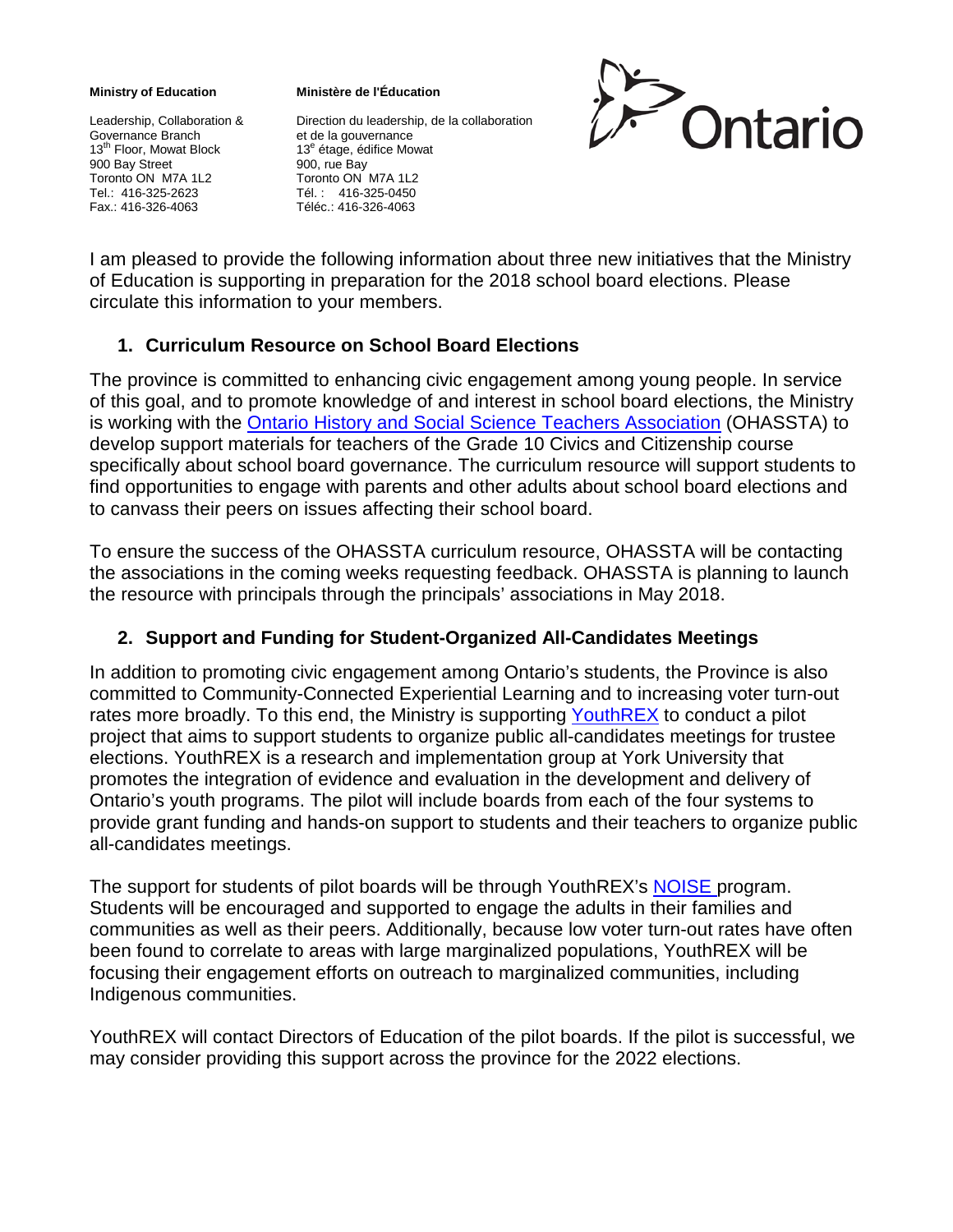## **3. Trustee Candidate Research**

The Ministry will be supporting the Ontario Education Services Corporation (OESC) to partner with Ryerson University to conduct research about the candidates who are seeking election to school boards for 2018. This project has a two-fold objective:

- to produce a demographic profile of trustee candidates seeking election in the October 2018 school board election that will then be compared to population data in school boards' jurisdictions; and
- based on sampling interviews, to produce a report on barriers, enablers, best practices and the significance of trustees reflecting the socio-demographics of their constituent populations.

Ontario's Education Equity Action Plan includes comprehensive data collection as one of its pillars. Demographic data collection allows for systemic issues to be seen and tracked, and provides much-needed information that the Ministry and the associations can use to enhance the vibrancy of trustee elections.

The research will include online surveys to all trustee candidates in the 2018 school board election and approximately 100 semi-structured interviews with school board candidates sampled from across the regions and school board systems of Ontario. The research findings will support the Ministry and the associations to pinpoint areas where initiatives would have the greatest effect on increased voter turn-out rates, robust candidacy, and enhanced civic engagement.

OESC will be in contact with you about this project. We trust that you will make every effort to encourage your trustee colleagues to support this important research.

The ministry will also be supporting OESC to update and enhance the following 2014 election resources:

- An elections website with information on each trustee candidate and election results by board;
- *Making a Difference for Kids: Running for Election as a School Board Trustee Guide for Candidates and Communities*;
- *Your Guide to Hosting a School Board Trustee All Candidates Meeting*; and,
- *Good Governance: A Guide for Trustees, School Boards, Directors of Education, and Communities*

Thank you, in advance, for taking the time to share your feedback on the OHASSTA curriculum resources, and for your continued collaboration as we approach the next school board election.

Sincerely,

Bruce Drewett Director, Leadership, Collaboration and Governance Branch Ministry of Education